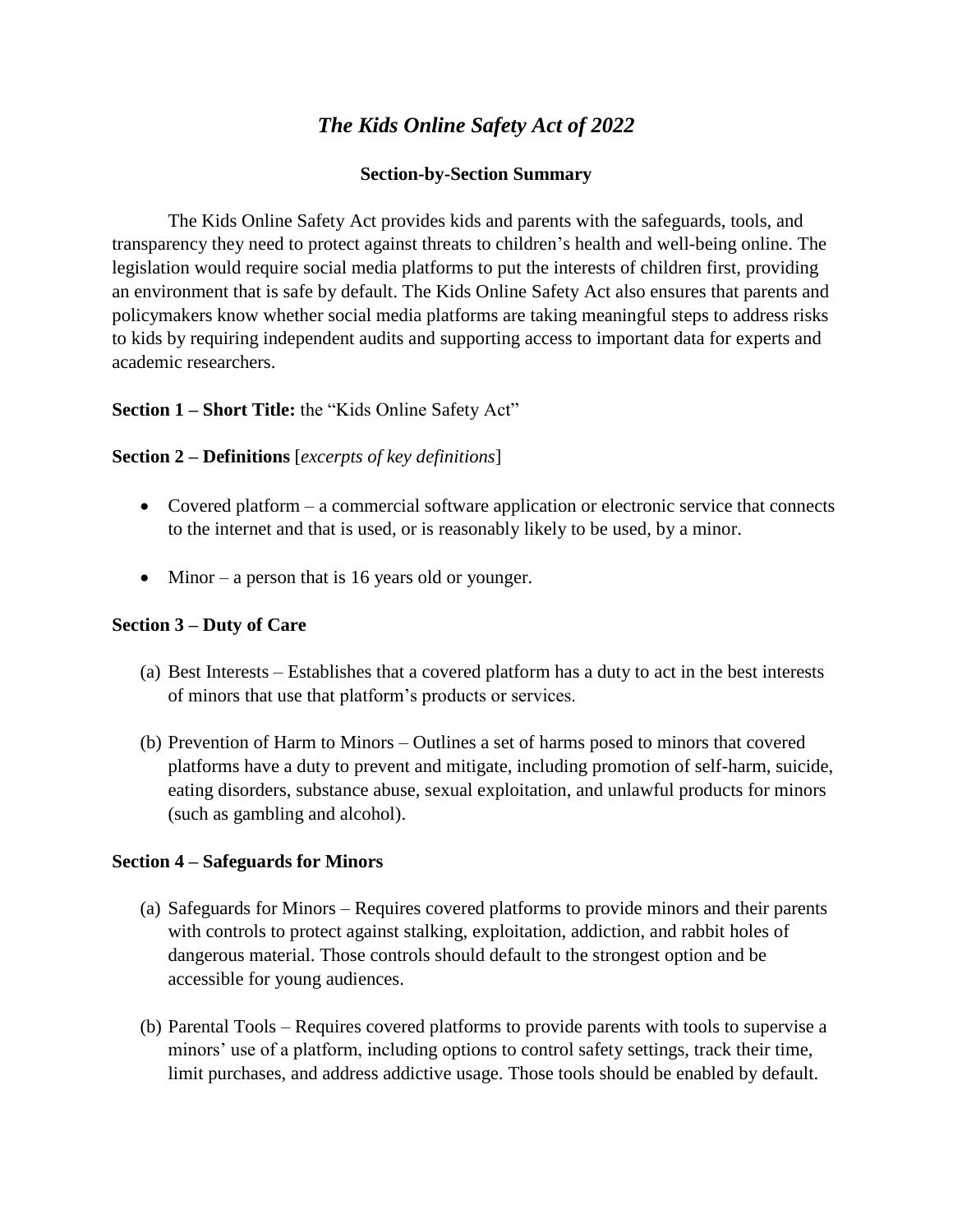- (c) Reporting Mechanism Requires covered platforms to provide minors and parents a dedicated reporting channel to alert the platform about harms and requires them to respond in a reasonable and timely manner.
- (d) Illegal Content Prohibits covered platforms from facilitating the advertising of products or services to minors that are illegal to sell to them.

### **Section 5 – Disclosure**

- (a) Notice Prior to registration or use by a minor, the platform shall provide clear, accessible, and easy-to-understand notice of the policies, practices, and safeguards available for minors and parents.
- (b) Algorithmic Recommendation System A covered platform that uses an algorithmic recommendation system shall provide information about how a minor's personal data is used in those systems and options to modify those recommendations.
- (c) Advertising and Marketing A covered platform that facilitates advertising aimed at minors shall provide clear, accessible, and easy-to-understand labels for such advertisements, and information about how personal data is used in targeted ads.
- (d) Resources for Parents and Minors A covered platform shall provide minors and parents clear and comprehensive information about the policies, practices, and safeguards available for minors and parents.

### **Section 6 – Transparency**

 Audit of Systemic Risks to Minors – Requires a covered platform annually issue a public report identifying the risks of harm to minors based on an independent, third-party audit conducted through reasonable inspection of the covered platform that describes the prevention and mitigation measures taken.

### **Section 7 – Independent Research**

- (a) Definitions [*excerpts of key definitions*]
	- o Public Interest Research the scientific or historical analysis of information that is performed for the primary purpose of advancing a broadly recognized public interest.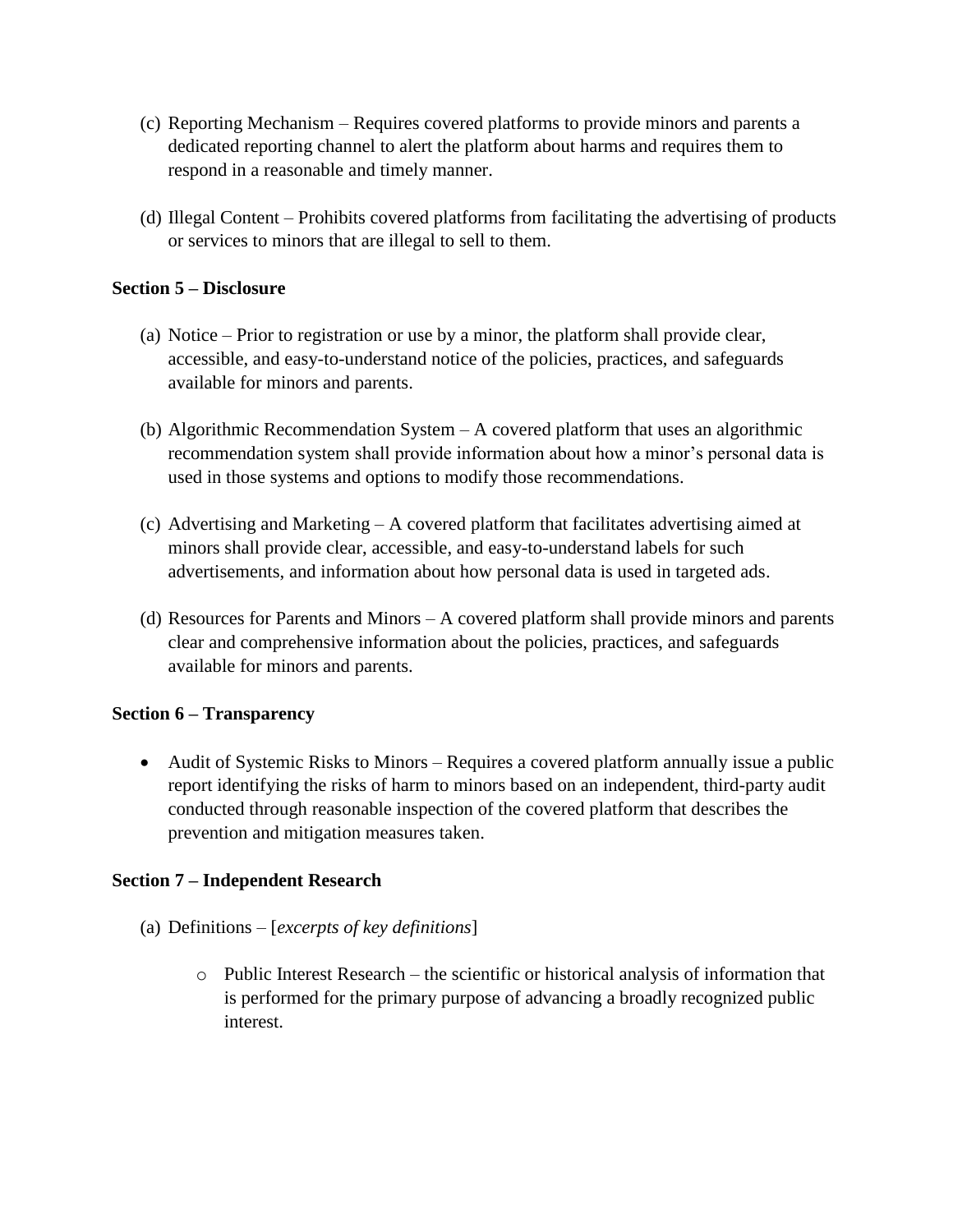- o Eligible Researcher an individual or group of individuals affiliated with or employed by institution of higher education or a nonprofit organization.
- (b) Access to Data on Harms to Minors The Administrator of the National Telecommunications & Information Administration shall establish a program under which an eligible researcher may apply for, and a covered platform shall provide, access to data assets from the covered platform for the sole purpose of conducting public interest research regarding harms to the safety and well-being of minors.
- (c) Safe Harbor for Independent Collection Provides protections for public interest researchers collecting data on harms to minors.
- (d) Rulemaking Allows the Administrator to promulgate rules to implement this section.

# **Section 8 – Market Research**

 Requires the Federal Trade Commission establish guidelines for covered platforms seeking to conduct market- and product-focused research on minors.

# **Section 9 – Age Verification Study and Report**

• Requires the National Institute of Standards and Technology conduct a study evaluating the most technologically feasible options for developing systems to verify age at the device or operating system level.

### **Section 10 – Enforcement**

The FTC and state Attorneys General shall enforce this act.

# **Section 11 – Kids Online Safety Council**

 The Secretary of Commerce shall establish and convene a Kids Online Safety Council for the purpose of providing advice on the implementation of this Act. The Council will be made up of parents, experts, representatives from tech, federal agencies, state Attorneys General, and youth voices.

**Section 12 – Authorization of Appropriations:** There are authorized to be appropriated to the Federal Trade Commission such sums as may be necessary to carry out this Act.

**Section 13 – Effective Date:** this Act shall take effect on the date that is 18 months after the date of enactment.